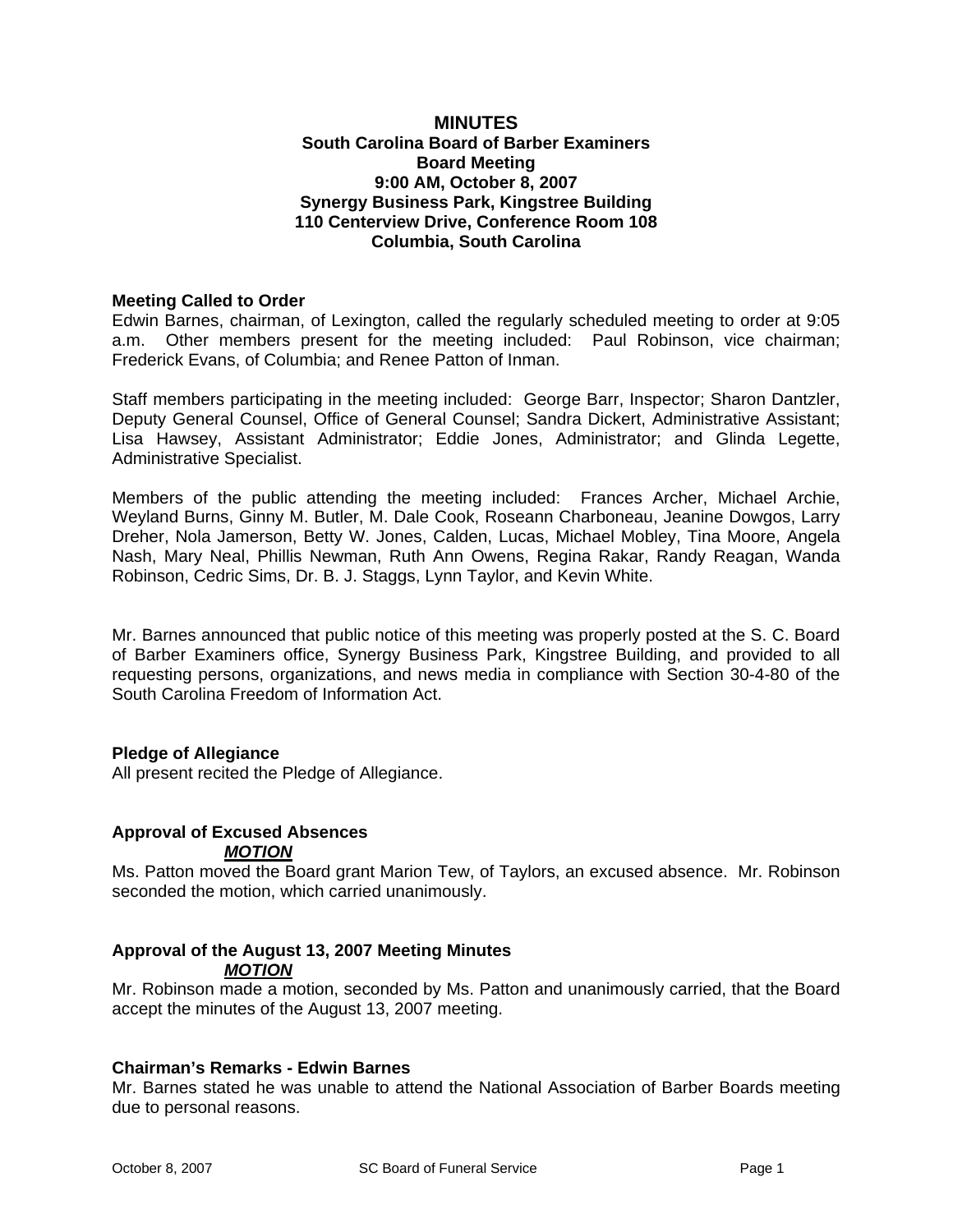Ms. Patton stated 23 states were represented during the conference. She further stated the participants broke out into focus groups during the day for discussion on what the Boards are currently facing and that the groups gave reports at the end of each day.

Dr. Evans arrived at this time. He apologized for being late and noted there were multiple wrecks on his route to the meeting.

Dr. Evans stated he gave the South Carolina state report, which was accepted. He further stated several of the executive board members are petitioning South Carolina to host the annual conference in the near future.

#### **Administrator's Remarks, For Information – Eddie Jones**

*Advisory Opinions, If Needed, Office of General Counsel Legislative Update, If Needed, Legislative Liaison Office* 

There were no advisory opinions or legislative update given during the October 8, 2007 meeting.

#### *Inspection Report*

Mr. Barr briefed the Board on the number of inspections conducted this fiscal year. He noted staff has conducted 346 inspections since July 1, 2007.

#### *Approval of DRC Report*

Mr. Barr briefed the Board on the August 13, 2007 DRC Report.

# *MOTION*

Mr. Robinson moved the Board accept the August 13, 2007 DRC Report as information. Ms. Patton seconded the motion, which carried unanimously.

#### **Unfinished Business**

1. Approval of Application for Examination/Licensure

*a. Vadis V. Greene* 

During the August 13, 2007 meeting the Board determined Mr. Greene and his instructor should appear before the Board or that the instructor and Mr. Greene submit documentation of the hours Mr. Greene has earned.

Mr. Greene did not appear at this meeting.

Ms. Legette stated PCS informed her incorrect documentation was sent the first time. She further stated PCS then sent the correct documentation to staff.

The Board determined the document was unacceptable as the number of hours had been changed on the same document and that the notary public did not verity the second set of numbers.

#### *MOTION*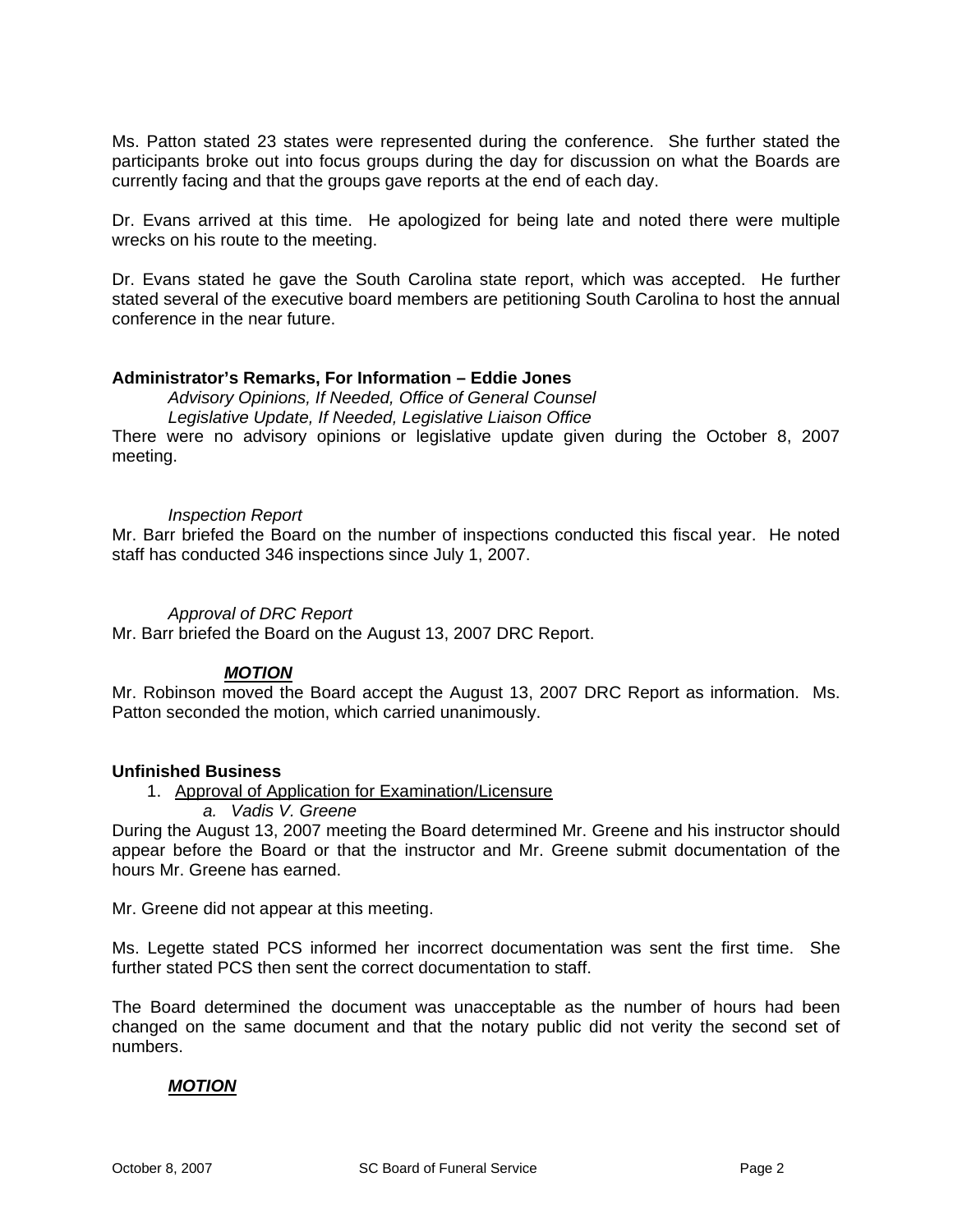Dr. Evans made a motion, seconded by Mr. Robinson and unanimously carried that Mr. Greene be removed from the agenda until he such time that he complies with the Board's order.

#### 2. Approval of Waiver of Required Training and Approval to Take Exam *a. M. Dale Cook*

On June 1, 2007 the Board received a letter from M. Dale Cook who is asking the Board's approval to waive the required barber training and allow him to take the theory and practical exams to become a licensed barber.

Dale Cook appeared before the Board to explain his reasons for asking the Board to waive the required barber training.

The Board does not have the right to waive statutory requirements which states the Board will issue a certification to an individual who has completed at least a nine month course in a school approved by the Board or twelve months training under a Board approved OJT instructor. The Board would have to examine a barber Mr. Cook has trained under and determine whether or not that individual is qualified to train student barbers.

The Board determined it would have staff research the individuals under whom Mr. Cook trained while at Fort Jackson and would also further research the statute.

Dr. Evans stated during the last meeting the Board discussed a barber kiosk that could be set up in a mall, however, he could not remember the Board's position on the kiosk. The Board had determined that the kiosk would have to meet the criteria of Regulation 17.20. The owner of the kiosk appeared at the national conference last month.

#### **New Business**

1. Approval of Students' Hours – Mary Neal and Larry Dreher

Mary Neal and Larry Dreher have appeared before the Board on several occasions in reference to beginning a federal apprenticeship program. The Board informed Ms. Neal and Mr. Dreher that the students must abide by the state statute that requires the student to obtain a student work permit prior to beginning the program. On September 24, 2007 the Board received a letter from Mary Neal and Larry Dreher asking the Board to accept consideration of accepting hours for 15 students who have been the USDOC/BAT apprenticeship program through their school. The students were not issued student work permits at the time they began the program.

Mr. Dreher and Ms. Neal were under the mistaken impression the students could be enrolled in the federal program and begin training without first obtaining a student permit from the Board. They learned in September 2007 that they were not in compliance with the state statute and are now asking the Board to accept the hours the students have earned up to this point.

The Board informed Ms. Neal and Mr. Dreher that the Board could not accept the student hours that their students have earned in the apprenticeship program.

- 2. Approval of Third Student Permit
	- *a. Asa W. Harley*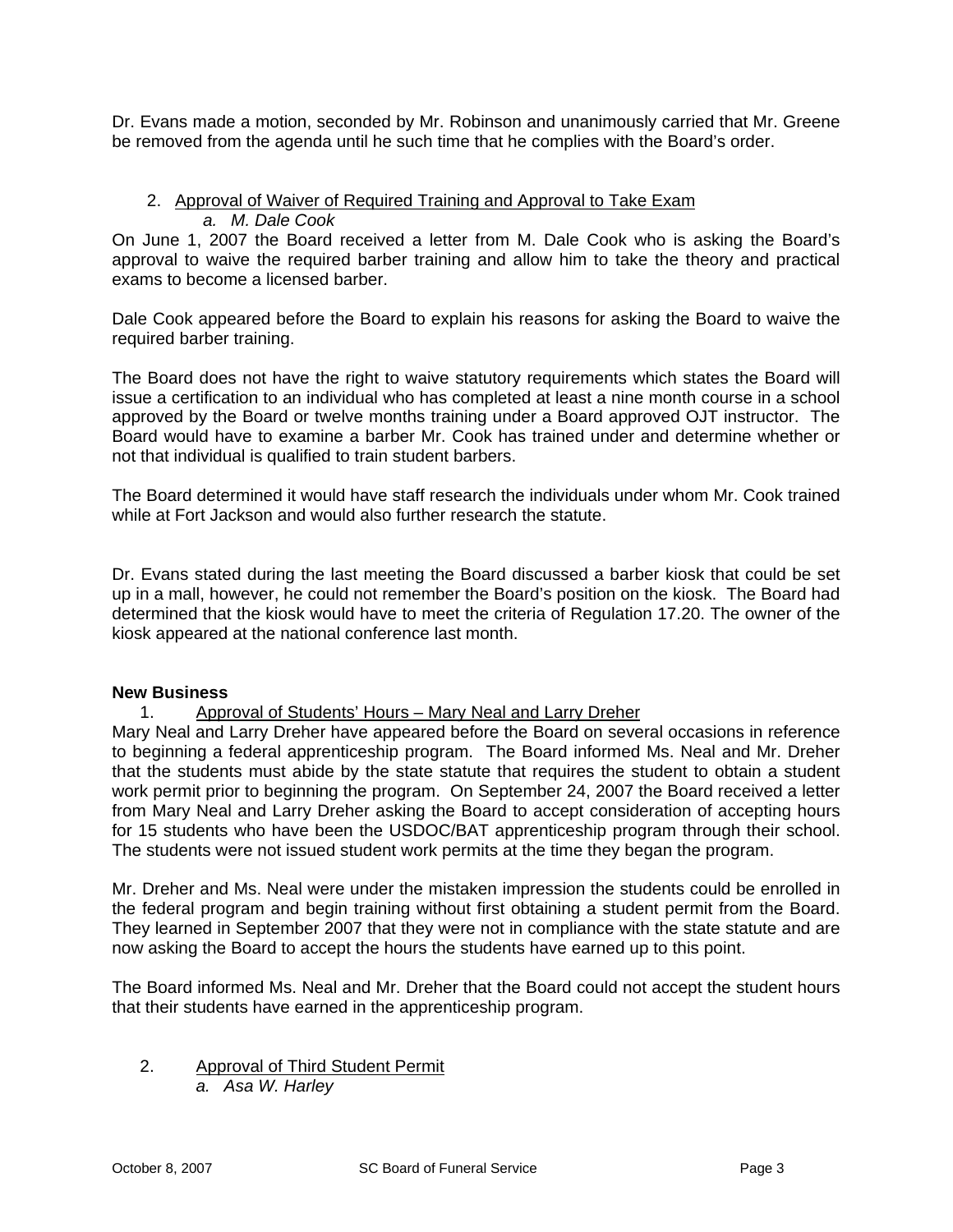On August 13, 2007 the Board received a letter from Asa Harley seeking the Board's approval for a third student permit as he lacks the appropriate number of training hours.

Asa Harley appeared before the Board and answered questions from the Board members in regard to his training.

Mr. Robinson presented documentation showing Mr. Harley's hours for the Board's review. He recused himself from participating and voting in this matter as Mr. Harley is his former student.

## *MOTION*

Dr. Evans made a motion, seconded by Ms. Patton and unanimously carried, that Mr. Harley be granted a third student permit.

## *b. Kevin White*

On October 3, 2007 the Board received a letter from Kevin White asking for the Board's approval of a third student permit.

Kevin White appeared before the Board and answered questions from the Board members in regard to his training.

The Board determined Mr. White did not need to appear since the agency excuses deployment with proper documentation. He was instructed to submit a copy of his deployment documentation with a completed student permit application.

# 3. Approval of Application for Examination/Licensure

#### *a. Michael S. Archie*

On September 18, 2007 the Board received an application from Michael Archie, which contained a yes answer to a question. Since Mr. Archie's application could not be processed in a normal manner he was notified by letter dated September 24, 2007 that he must appear before the Board to answer any questions the Board members may have.

Michael Archie appeared before the Board at this time and answered questions from the Board members in regard to his application.

# *MOTION*

Dr. Evans moved the Board grant Mr. Archie approval to take the examination. Mr. Robinson seconded the motion, which carried unanimously.

#### *b. Colden Lucas*

Mr. Colden Lucas submitted a Registered Barber renewal application, dated July 11, 2007 and containing a yes answer to a question contained in the application, to the Board. Since the renewal application could not be processed in a routine manner staff notified Mr. Lucas by letter dated September 26, 2007 that he must appear before the Board to answer any questions the Board members may have.

Colden Lucas appeared before the Board and answered questions from the Board members in regard to his application.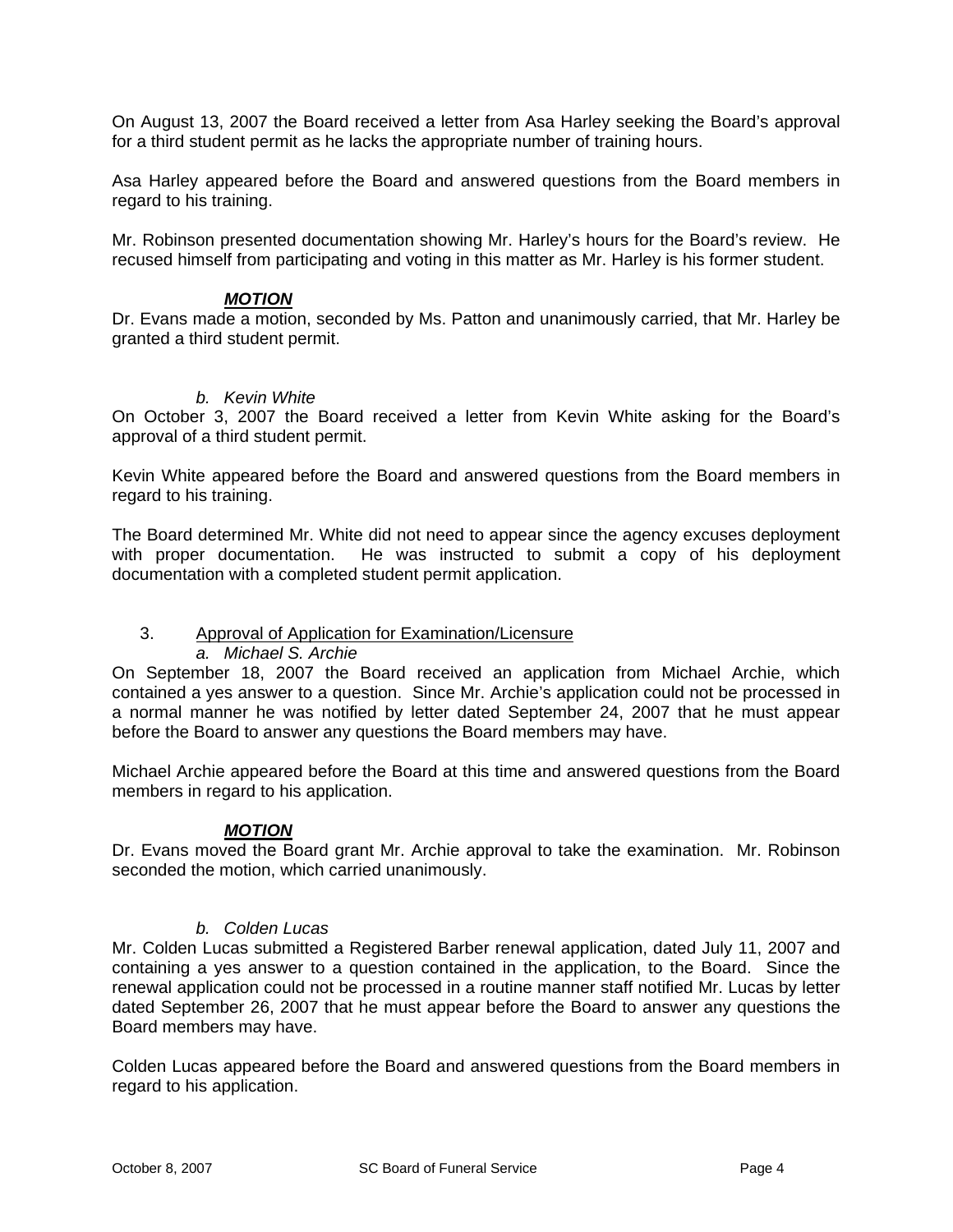## *MOTION*

Mr. Robinson made a motion, seconded by Ms. Patton and unanimously carried, that the Board allow Mr. Lucas to renew his license.

#### *c. Michael Mobley*

On September 10, 2007 the Board received a master hair care renewal application from Michael Mobley, which contained a yes answer to a question. Since Mr. Mobley answered yes to a question his renewal application could not be processed in a routine manner and staff notified him by letter dated September 11, 2007 that he must appear before the Board to answer any questions the Board members may have.

Michael Mobley appeared before the Board and answered questions from the members concerning his application.

#### *MOTION*

Dr. Evans moved the Board carry this matter over to executive session. Ms. Patton seconded the motion, which carried unanimously.

#### *d. Wanda B. Robinson*

On August 18, 2007 the Board received an Application for Examination and Licensure from Wanda B. Robinson. Since Ms. Robinson's application contained a yes answer it could not be processed in a routine manner and staff informed her by letter dated September 14, 2007 that she must appear before the Board to answer any questions the Board members may have.

Wanda Robinson appeared before the Board and answered questions from the Board members concerning his application.

#### *MOTION*

Mr. Robinson made a motion, seconded by Dr. Evans and unanimously carried, that the Board give Ms. Robinson the privilege of taking the exam.

#### *e. Cedric Sims*

The Board has received an Application for Examination and Licensure from Cedric Sims. Mr. Sims answered yes to a question on his application.

Cedric Sims appeared and answered questions from the Board members concerning his application. During his testimony he stated he has not been diagnosed with having a drug addiction.

#### *MOTION*

Mr. Robinson moved the Board defer this matter to executive session. Dr. Evans seconded the motion, which carried unanimously.

#### *f. Crystal Wilson-Warner*

On August 23, 2007 the Board received an Application for Examination and Licensure as a registered barber from Crystal Wilson-Warner. Ms. Wilson-Warner's application contained a yes answer to one of the questions. Since staff could not process this application in a routine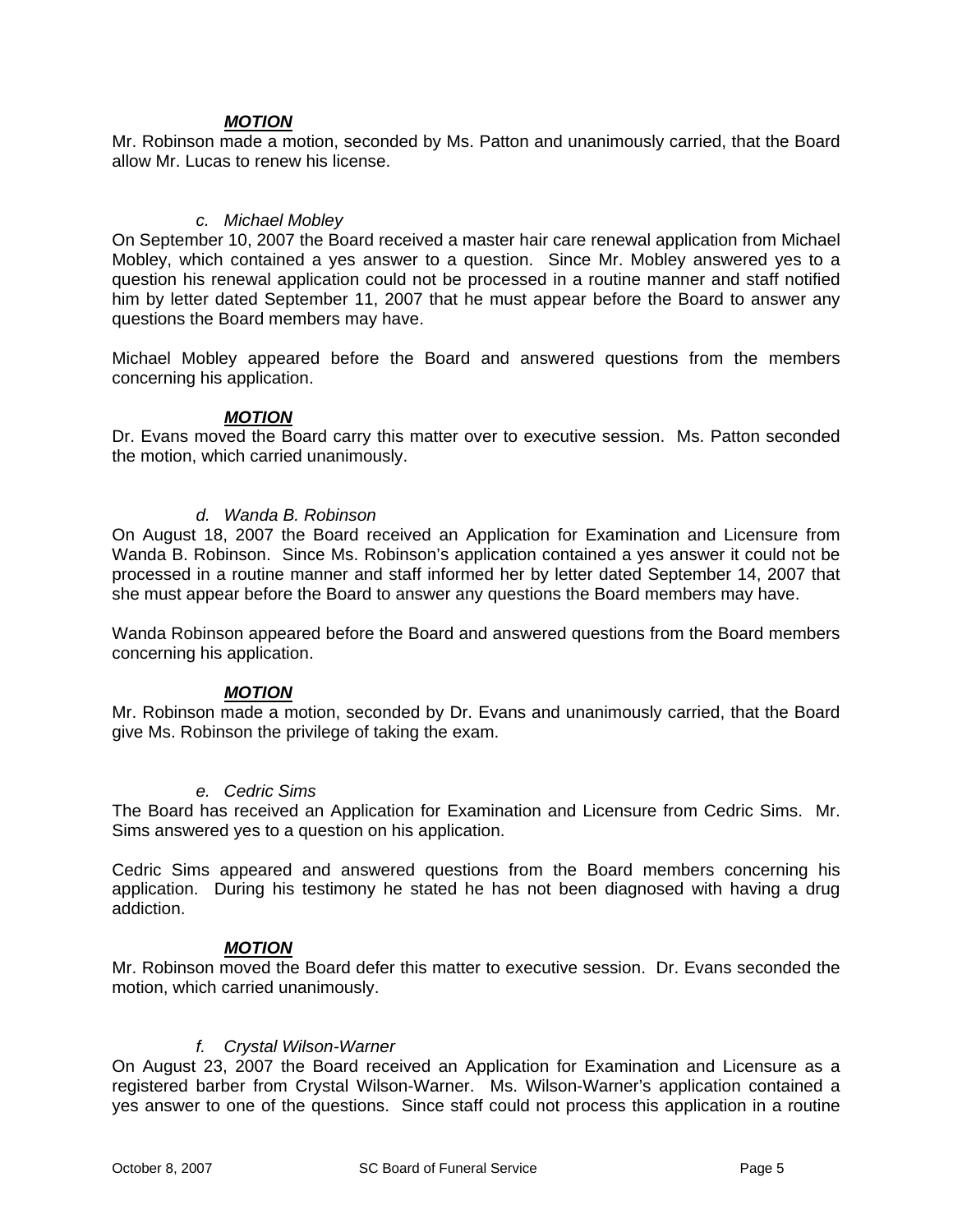manner Ms. Wilson-Warner was notified by letter dated August 30, 2007 that she must appear before the Board to answer any questions the members may have.

Ms. Wilson-Warner did not appear at this meeting and the Board took no action on her application.

#### 5. Licensure for Individuals Practicing Electrolysis

Phillis Newman contacted staff asking to speak to the Board in reference to licensing individuals who practice electrolysis. Ms. Newman was notified by letter dated September 12, 2007 that she was scheduled to appear before the Board during this meeting.

Ms. Newman, President of the SC Association of Electrolysis, presented the members with documentation in regard to electrolysis. She stated a bill was introduced in the House of Representatives during the 2007 legislative session to license electrologists. The bill would place the electrologists as an advisory committee under the Board of Cosmetology. There are currently 34 states that license electrologists.

#### *MOTION*

Following a brief discussion concerning the proviso allowing cosmetologists to work in barber shops, Mr. Robinson moved to table this matter until the Board can take a position on the matter. Dr. Evans seconded the motion, which carried unanimously.

#### 6. Feasibility of Offering Barber Programs within State Correctional Facilities

In a letter dated September 24, 2007 Mr. Weyland Burns, Associate Superintendent, Vocational Programs, Palmetto Unified School District, SC Department of Corrections, states he is exploring the feasibility of offering barber programs within the correctional facilities. He asked that he and Dr. Randy Reagan, Superintendent of Palmetto Unified School District, be placed on the agenda for this meeting. Staff notified Mr. Burns by letter dated September 25, 2007 that he and Dr. Reagan were scheduled to appear before the Board during this meeting.

Dr. Reagan and Mr. Burns discussed the feasibility of a barber program within the correctional facilities.

The Board asked that Dr. Reagan and Mr. Burns submit a proposal regarding the barber program to the Board.

#### 7. Approval of 2008 Meeting Dates

The Board reviewed the following proposed meeting dates for 2008.

| February 11, 2008 | April 14, 2008   | June 9, 2008     |
|-------------------|------------------|------------------|
| August 11, 2008   | October 13, 2008 | December 8, 2008 |

#### *MOTION*

Dr. Evans made a motion, seconded by Mr. Robinson and unanimously carried, that the Board accept the proposed 2008 Board meeting dates as presented.

#### **Recess**

The Board recessed at 11:05 a.m. and returned to public session at 11:16 a.m.